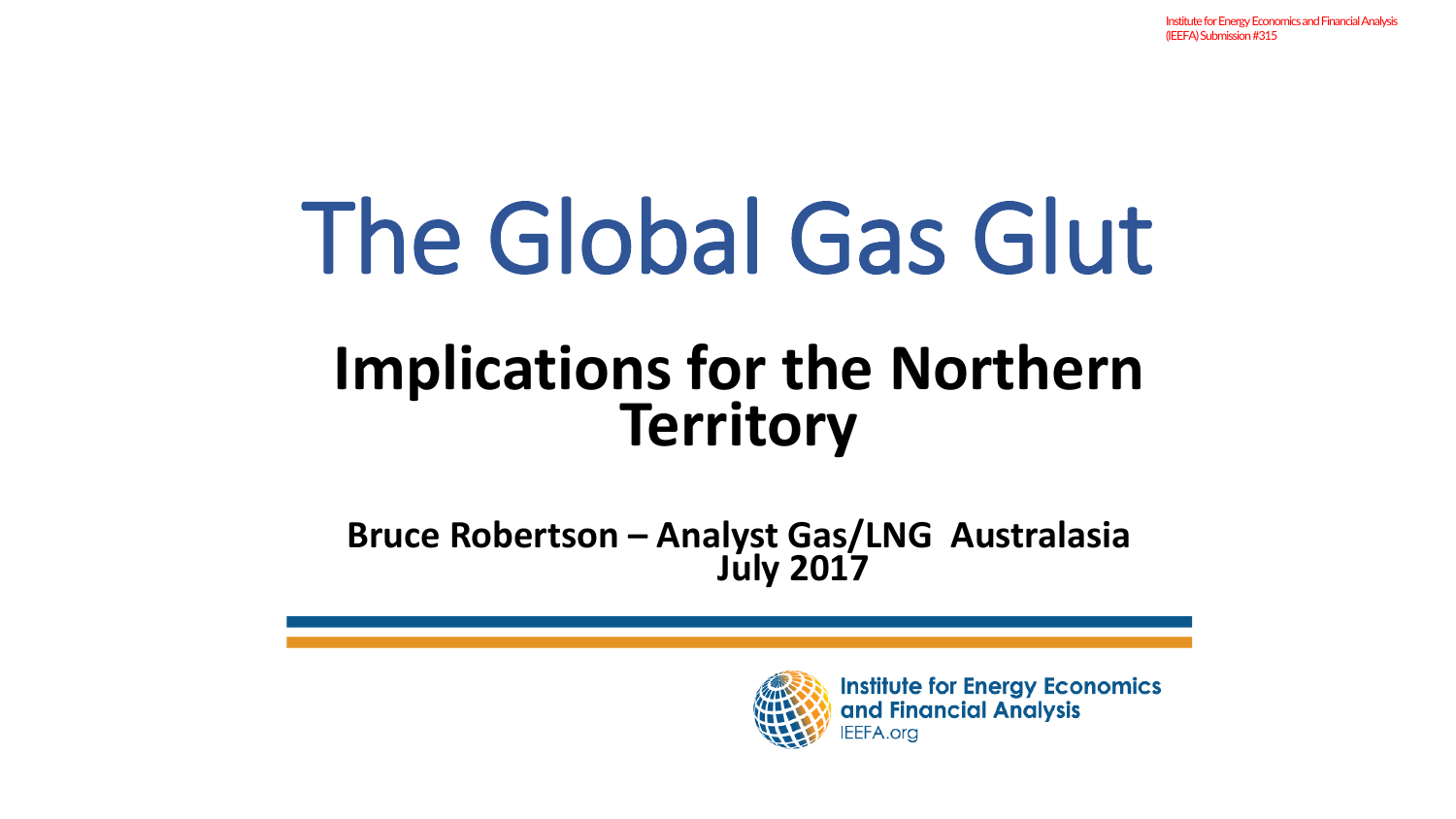#### Introduction

- There is a global glut of LNG that now extends out to 2030
- Excess supply and faltering demand
- The Global Gas glut keeps getting bigger and longer
- Globally the contract pricing mechanism is breaking down
- The mistakes at made at Gladstone are being repeated in the Northern Territory
- Producing high cost onshore gas is not economic in a low cost gas world
- Government support for the industry is a mis-allocation of limited government resources

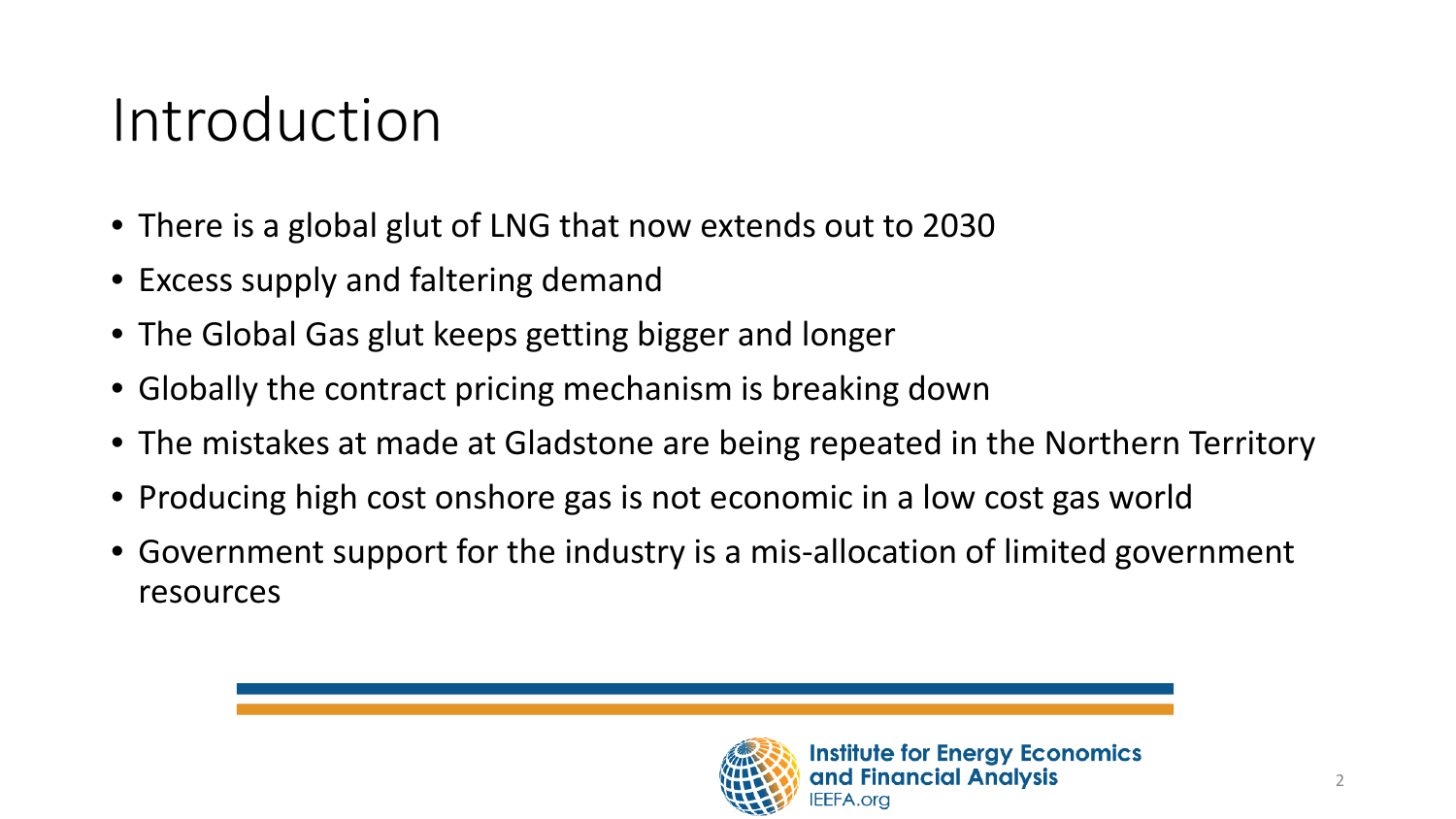# Global Supply/Demand Balance

- Global Liquefaction capacity as at January 2017 was 340 MTPA.
- Global imports were just 263 MTPA in 2016
- The market closed 2016 29% oversupplied.
- Global liquefaction capacity is expected to grow by an additional 34% between 2017 and 2020 with 116 MTPA under construction.
- There is a consistent and well documented history of both global and domestic forecasters over estimating energy demand. This extends to official forecasts from AEMO, IEA etc

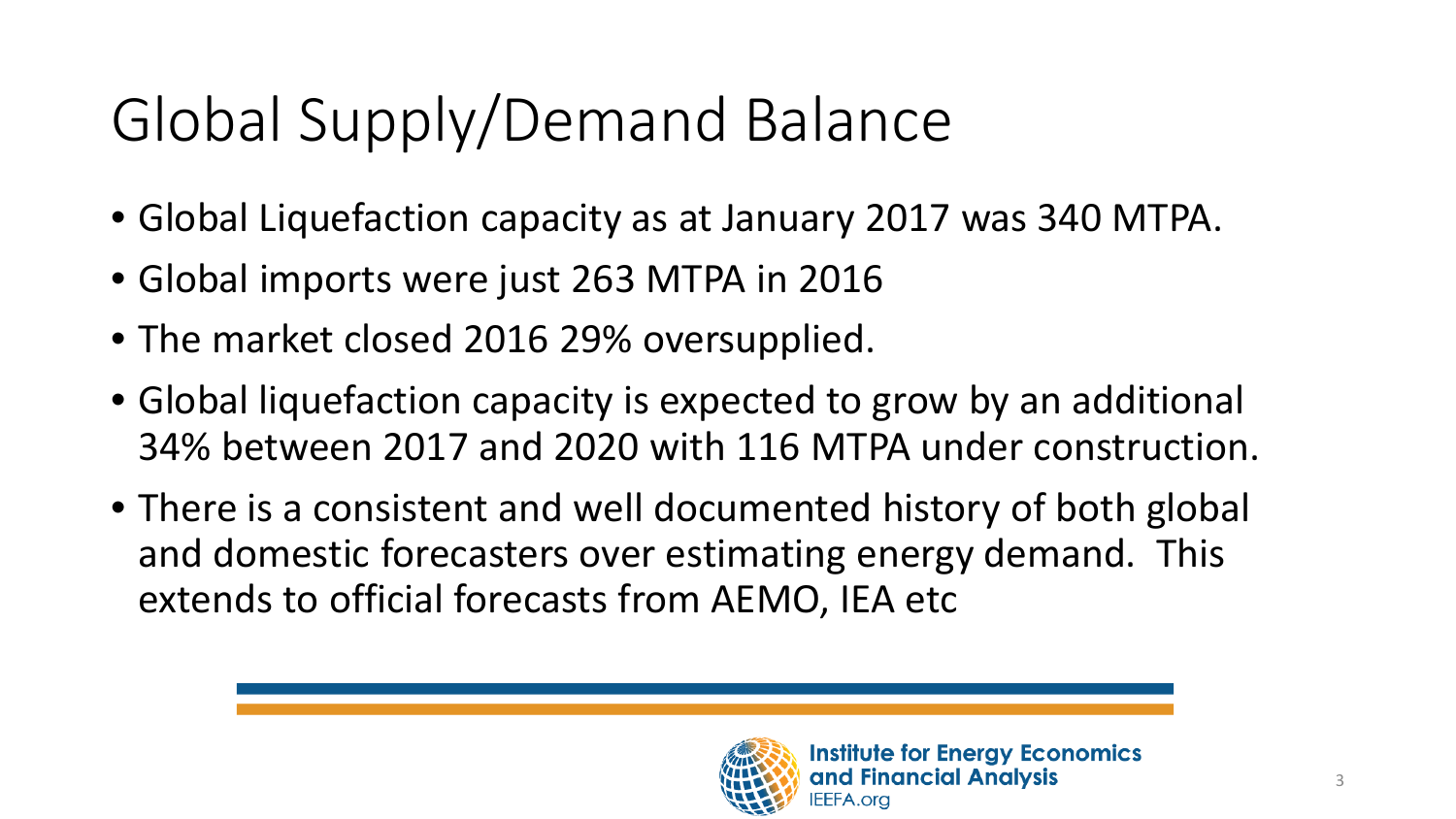#### Global gas prices have crashed





**Institute for Energy Economics** and Financial Analysis **IEEFA.org**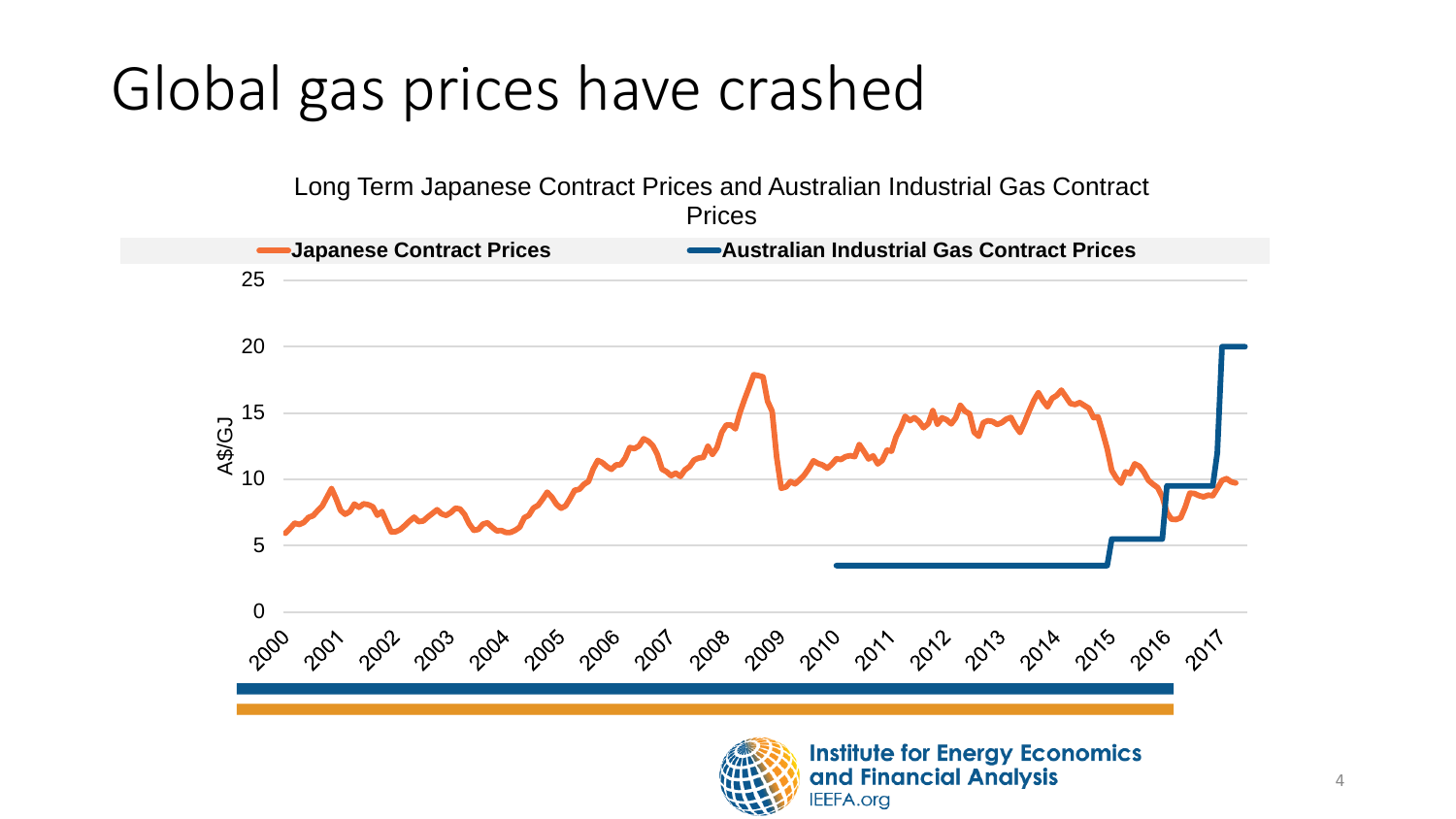# Quotes from Jean- Marie Dauger President of the GIIGNL

"Looking at future years, with Australian projects ramping-up and new trains from the United States progressively coming online, the global LNG market could become oversupplied until the mid 2020's. "

"Nevertheless, surplus capacity could be progressively absorbed by additional imports and/ or by shut-ins, both as a consequence of low price levels, resulting in a market rebalancing in the last part of the decade."

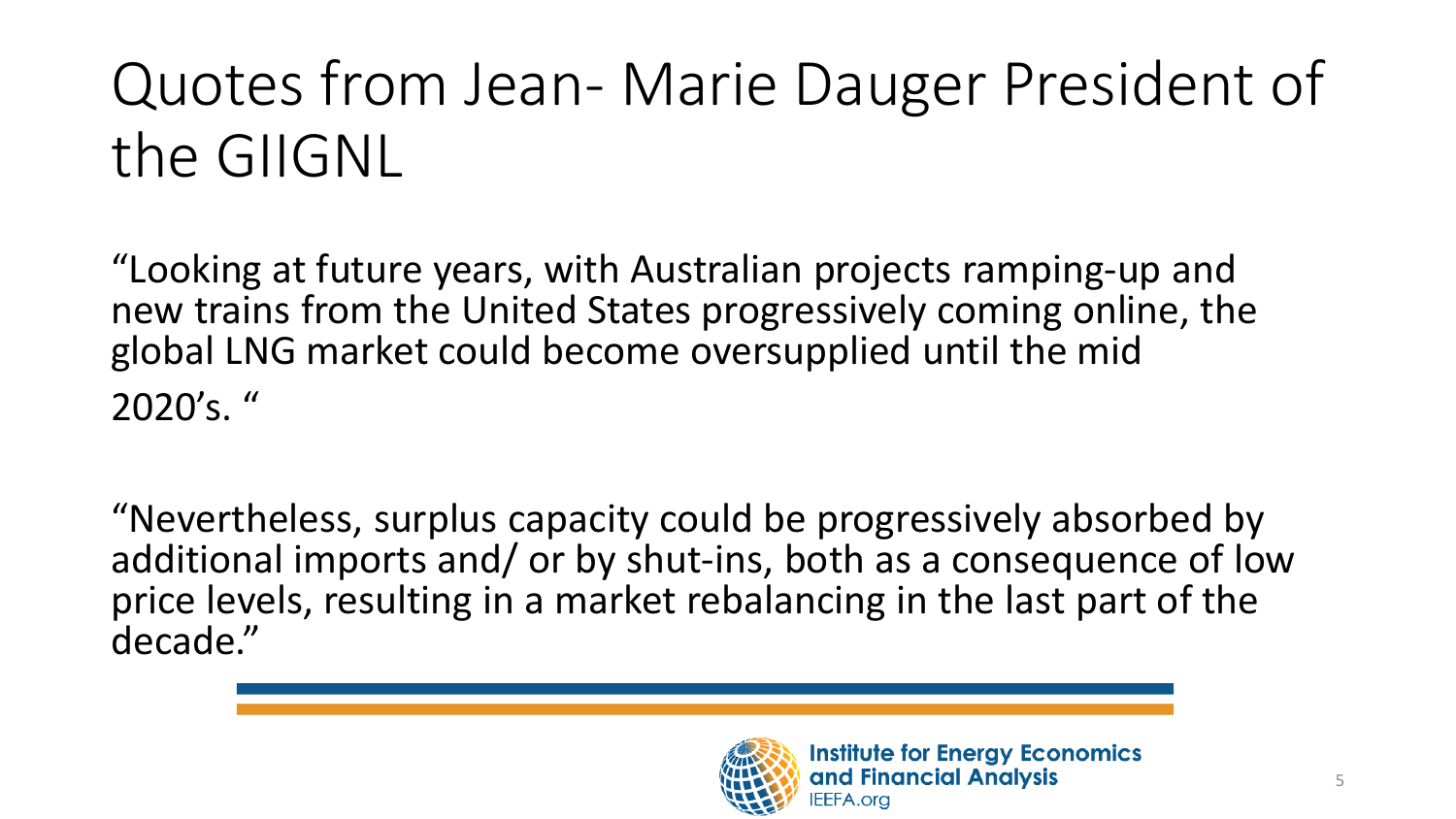#### Qatar opens North Field

- Qatar has lifted a self imposed moratorium on development of its North Field.
- Qatar will ramp up its capacity in five to seven years from 77mtpa to 100 mtpa re-asserting its position as the number one global producer of LNG.
- This is the equivalent to building another Gladstone

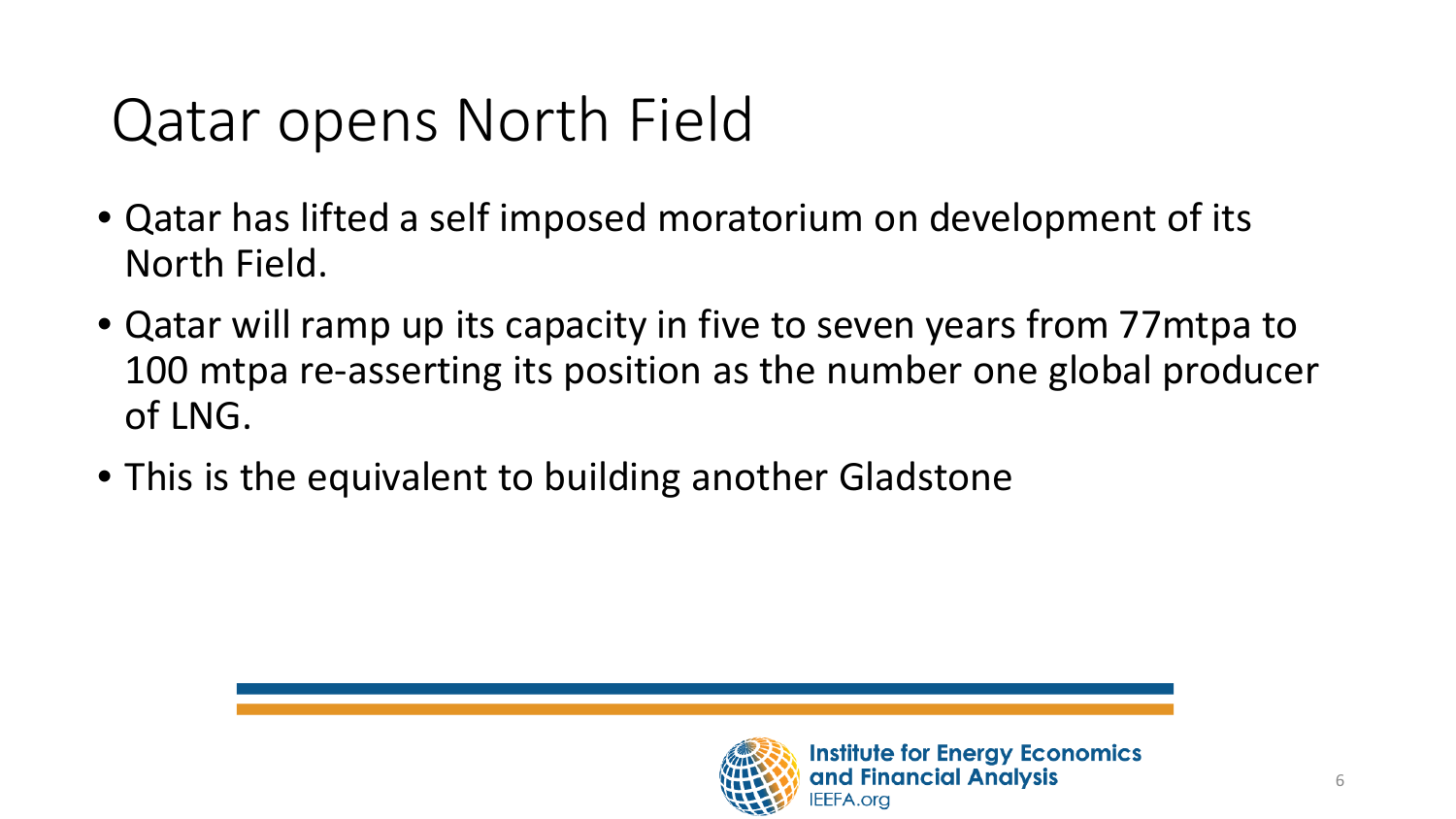# Outlook in Asia's biggest market down not up

- Japan is comfortably the worlds biggest importer of LNG accounting for 32% of global trade
- After falling for the previous 2 years Japanese imports fell again in 2017 by a further 2% to 83MT
- All forecasters had demand up in Japan. The reasons they were wrong are:
- 1. Underestimation of the effect of take up of renewables
- 2. Lack of understanding of energy intensity
- 3. Poor understanding of energy efficiency

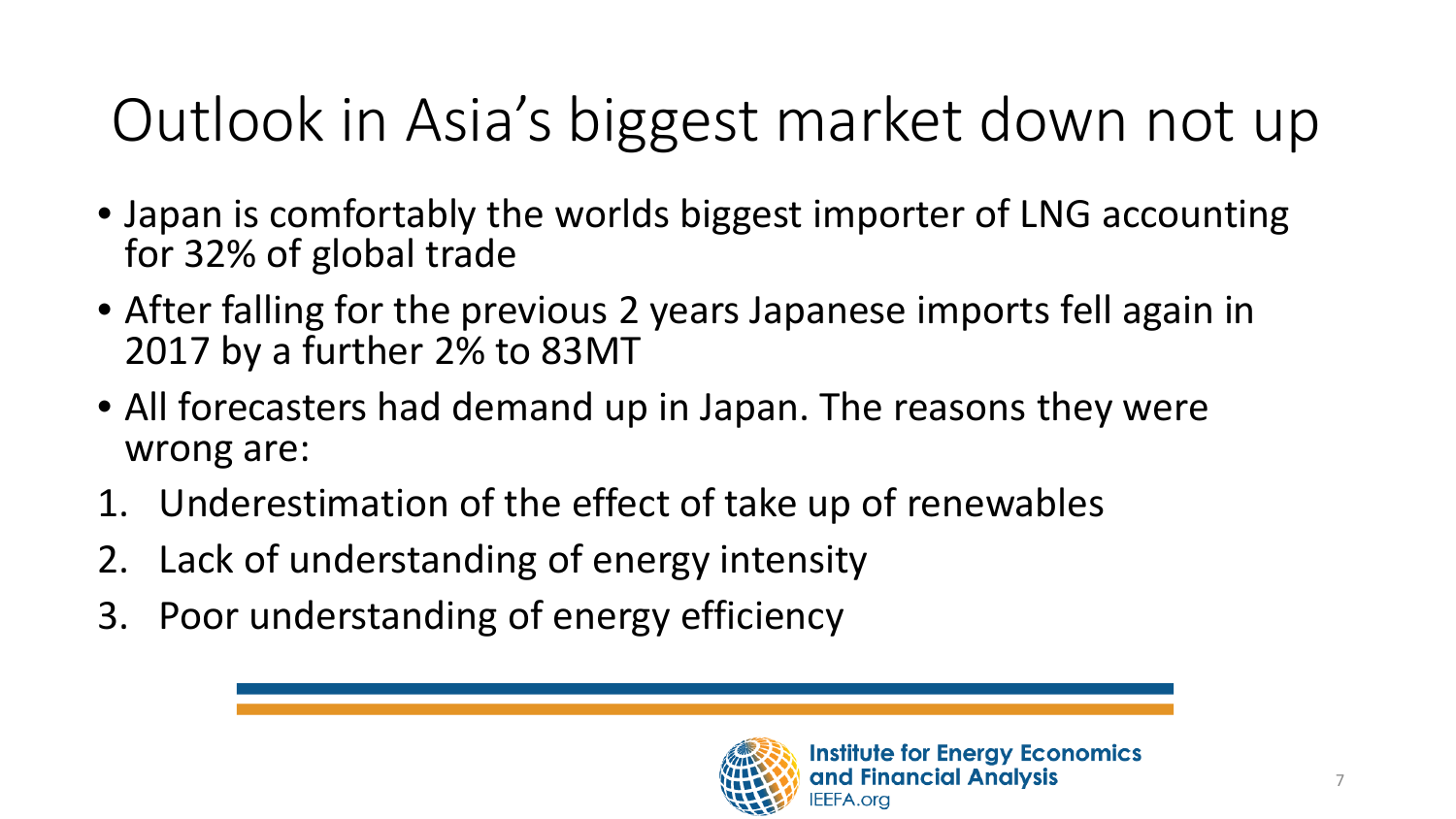# China growth in Gas Consumption but LNG growth questionable

- Fundamental mistake to conflate gas consumption rise with a rise in demand for LNG
- We see five principal dynamics that will crimp demand for LNG in China:
- 1. The rise of renewable energy
- 2. The growth of a domestic gas industry
- 3. Global geopolitics affecting energy security issues
- 4. Increased Russian supply
- 5. Fugitive emissions

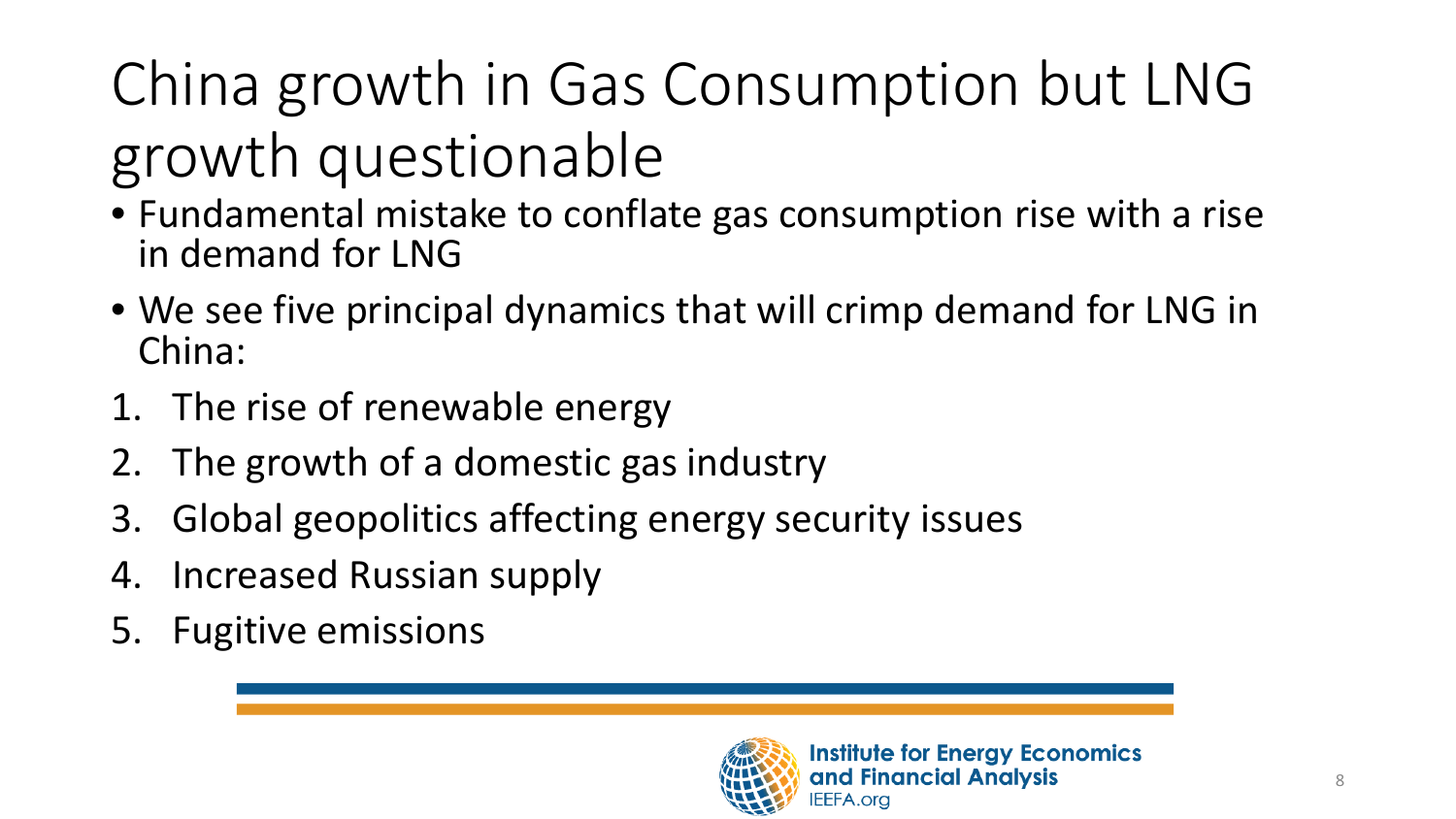#### Oils ain't Oils, gas contracts ain't gas contracts

- The RBA says contracts have become more flexible since the 1990s and "incorporate additional features to address pricing risk".
- "Some newer contracts have flexibility on fixed destination clauses and take-or-pay commitments, and a greater share of sales contracts are under more-flexible free-on-board (FOB) agreements. Long-term contract price arrangements can often be subject to periodic renegotiation (e.g. every three to five years). Renegotiations may occur due to bilateral agreement or can be triggered contractually by large oil price movements."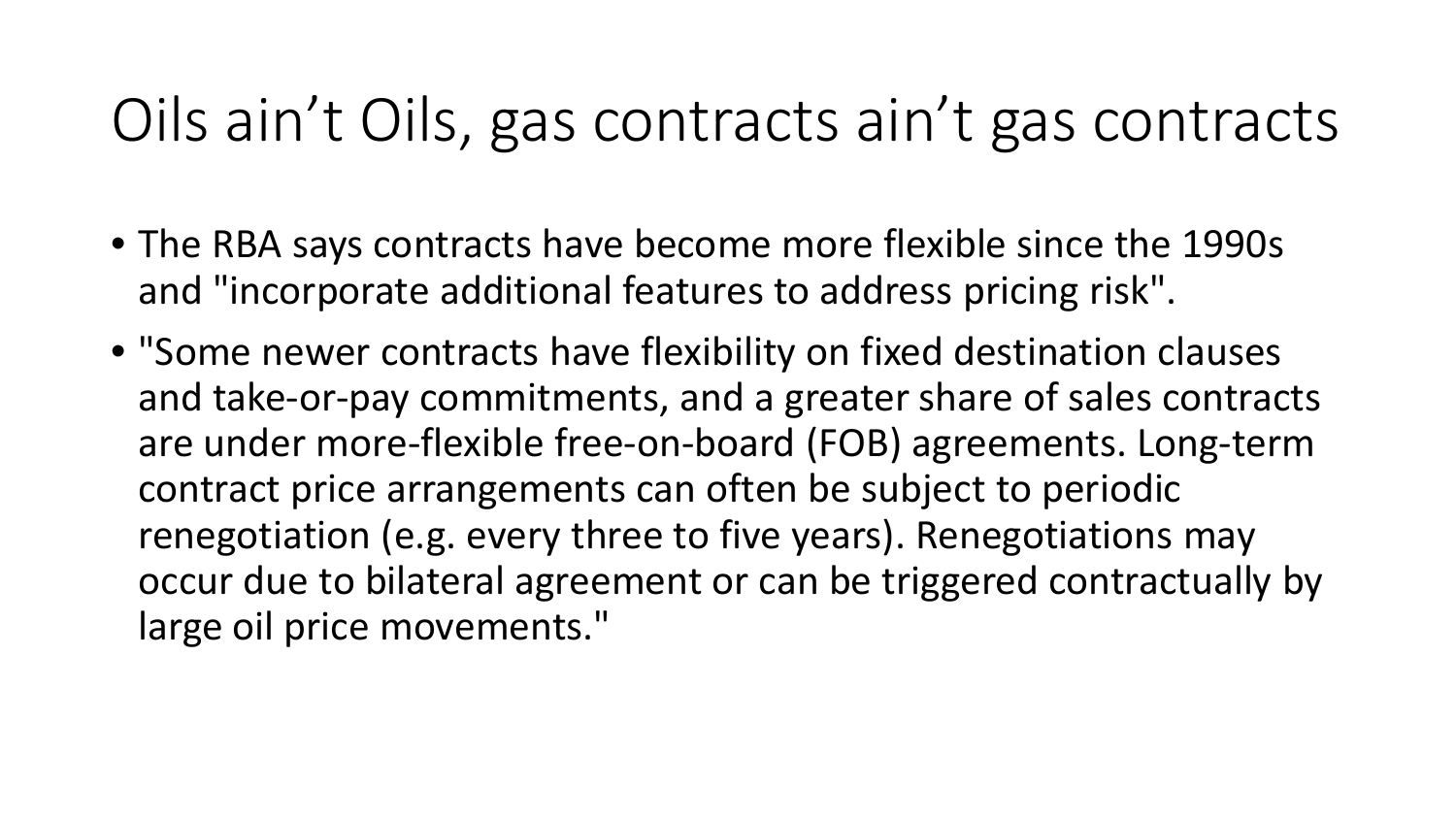# Contract system breaking down

- Contract system based on 3 pillars:
- 1. Oil based
- 2. Long term
- 3. Destination Clauses
- Contracts subject to re-negotiation
- New contracts written linked to the Henry Hub spot price & are shorter term
- Contract defaults already occurring
- India's Petronet LNG has managed to recast its contract with Qatar's Rasgas. The renegotiation cut prices in half over the 25 year contract
- Japanese Fair Trade Commission has held the destination clauses in contracts are invalid on competition grounds . Tokyo Gas, the worlds biggest single importer is renegotiating contracts now.

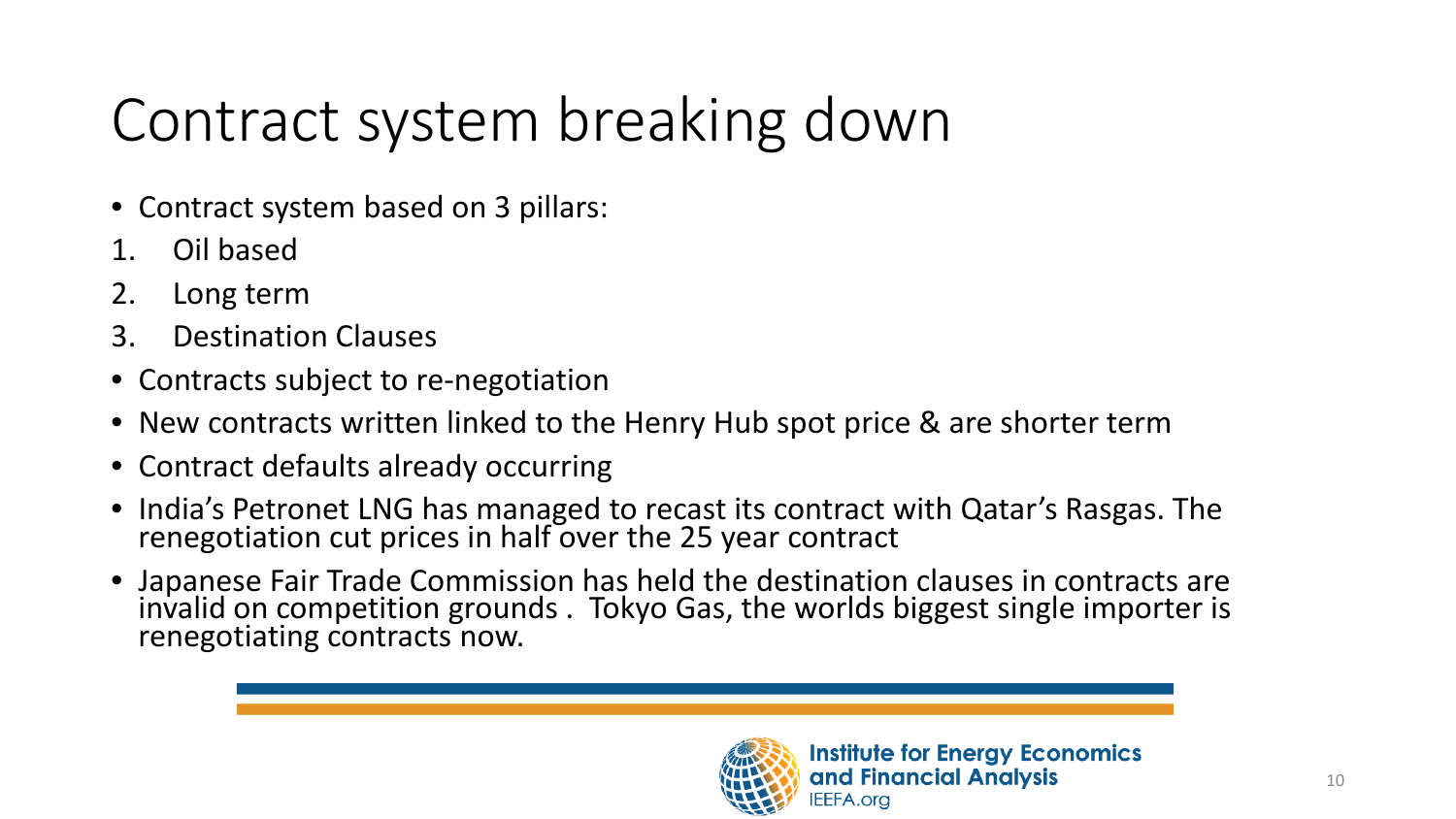#### Tokyo Gas is renegotiating contracts now

"We have re-negotiations under way, including price review," said Takashi Higo, senior general manager at the gas resources department of Tokyo Gas .

"There will be tough negotiations (with suppliers) and it will take a lot of time,"

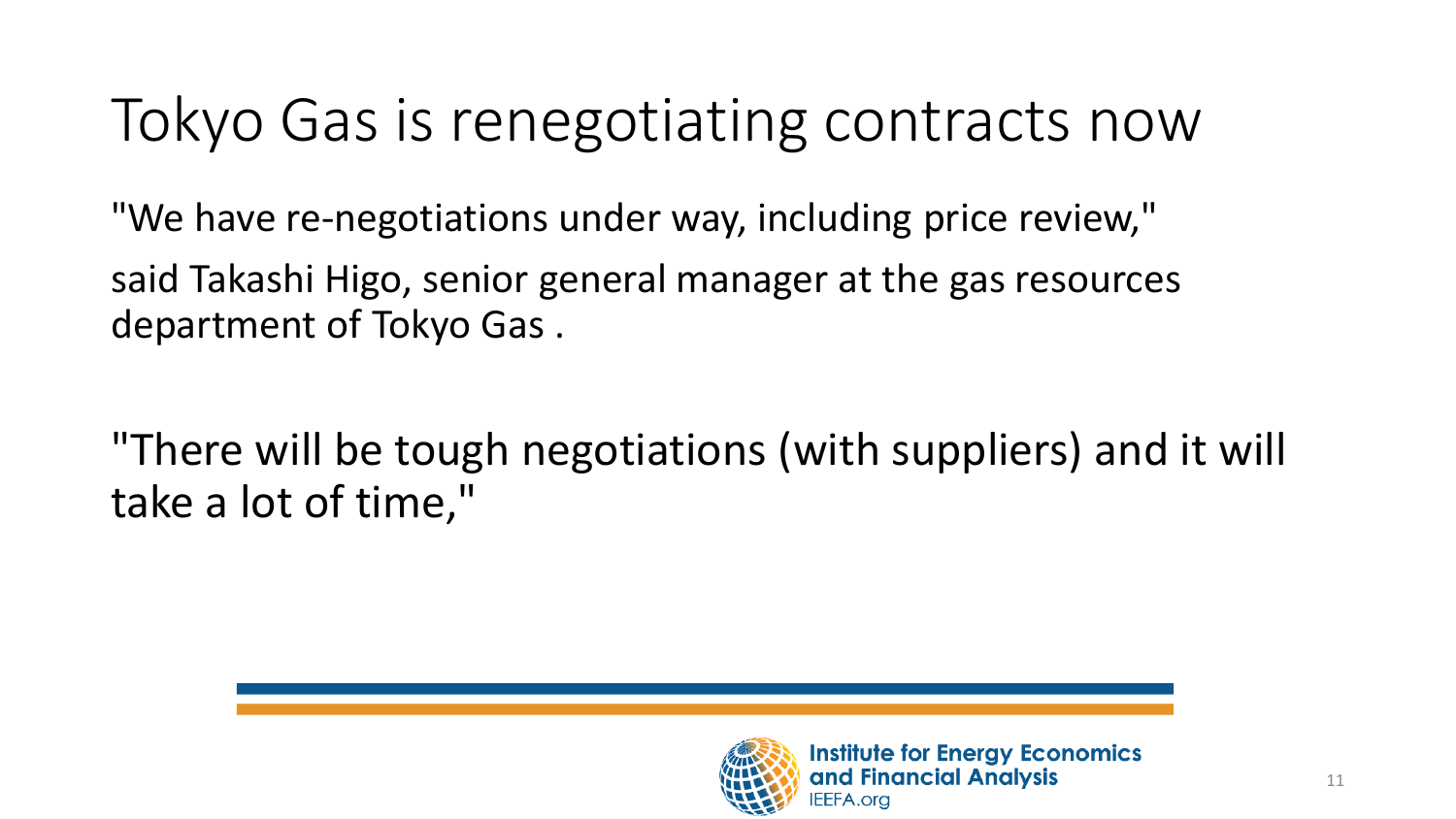#### Gladstone Plants 1st Mistake



\* Prelude LNG project has an initial budget of \$12-13bn and an overrun of \$1-2bn Sources: Citi; company disclosures



**Institute for Energy Economics** and Financial Analysis **IEEFA.org** 

 $\overline{\mathbf{F}}$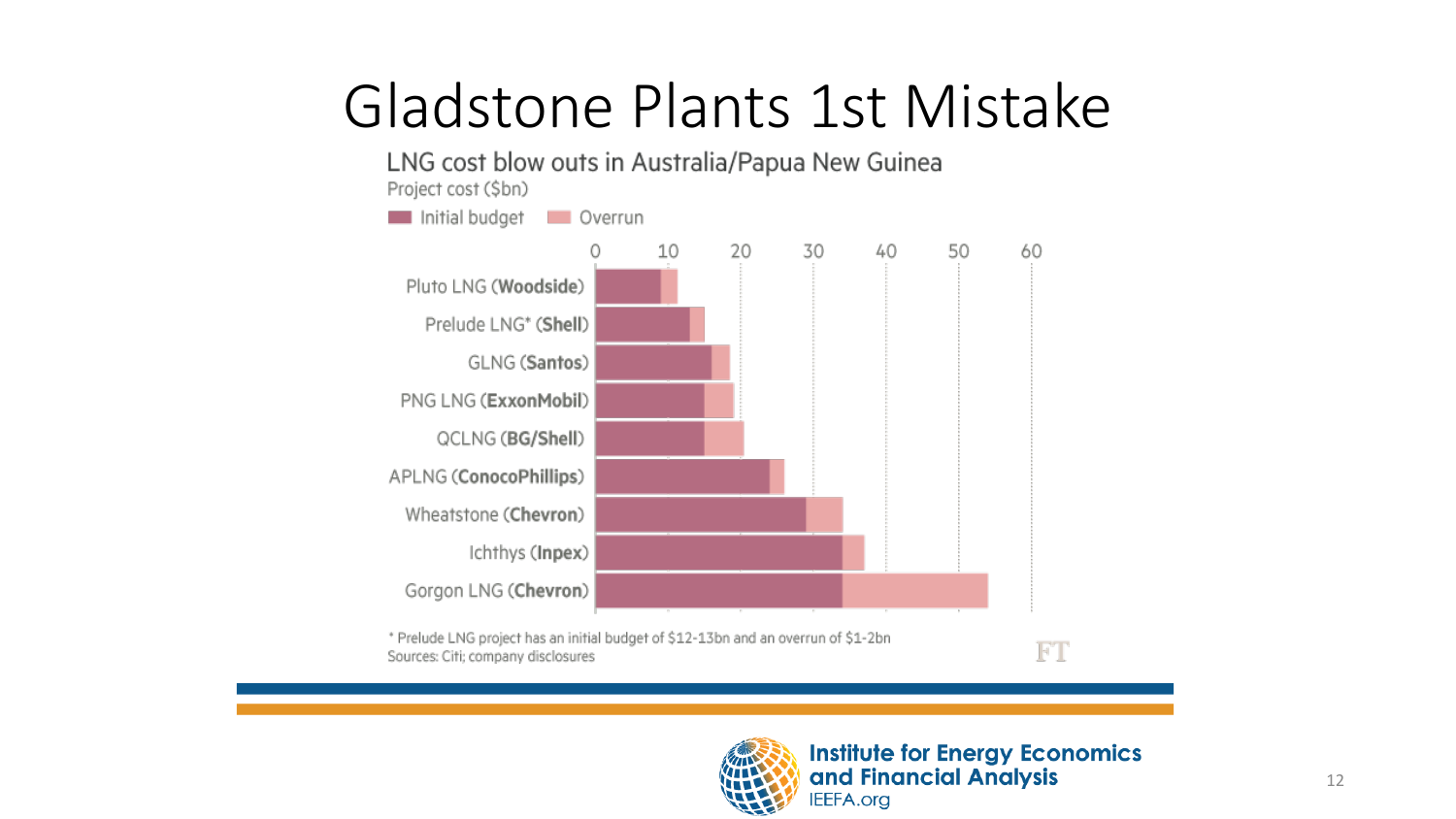# Gladstone Plants 2nd Mistake

- Operating and Development costs for the Coal Seam Gas fields that supply the plants at Gladstone were vastly under estimated.
- From Santos' Gladstone LNG (GLNG)Environmental Impact Statement(EIS):
- *"Morgan Stanley (2008) estimate that industry-wide operating and development costs for CSG are in the order of \$2.20/GJ to \$2.70/GJ, however as resource quality declines and recovery becomes more difficult, these costs are expected to increase, notwithstanding any technological break throughs."*
- Current CSG field costs range from \$3.55 through to \$8.50/GJ. Essentially the cheapest field on the east coast of Australia cannot produce gas at the top end of the estimated industry wide operating and development costs.

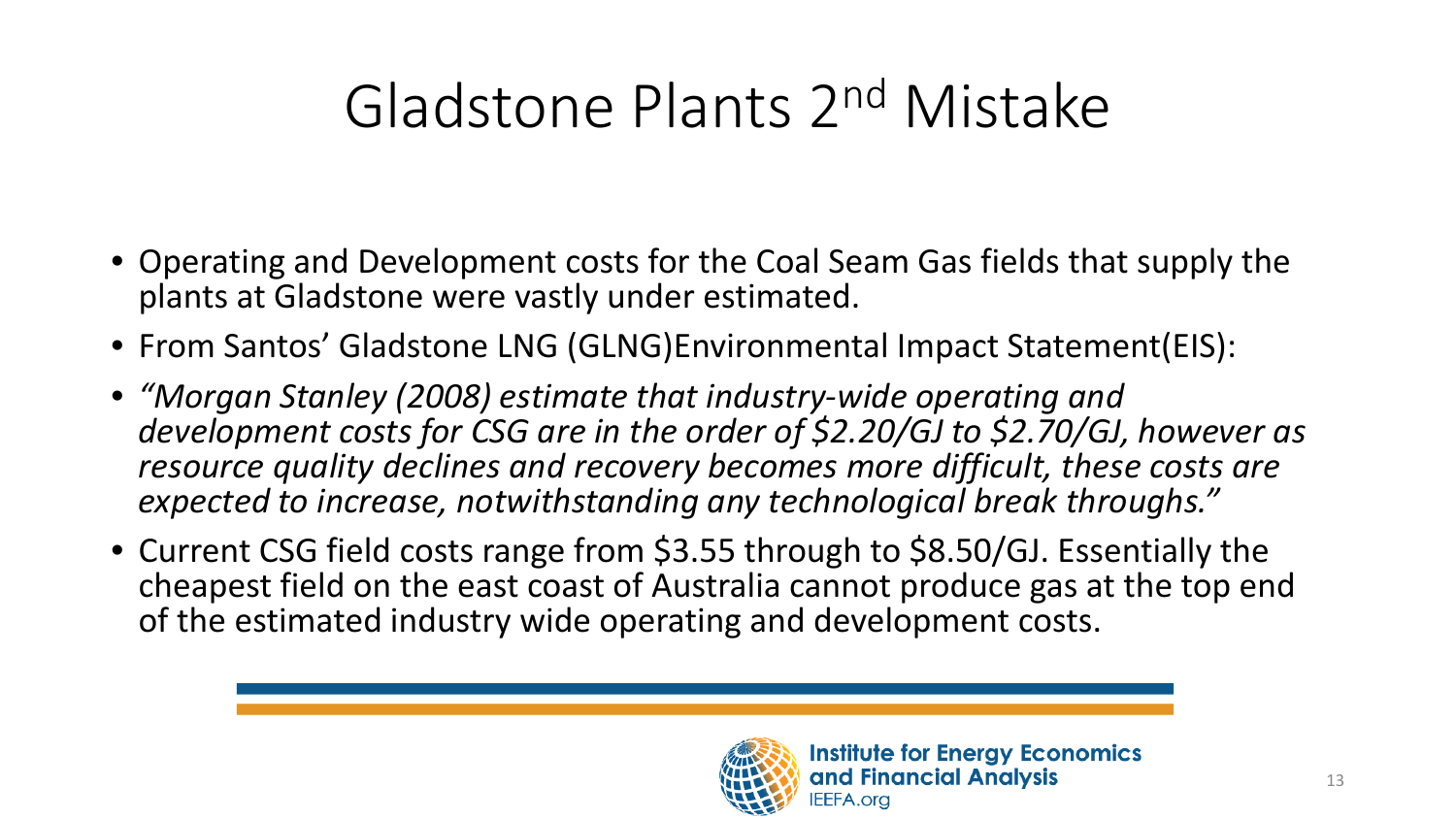#### Cost Curves

#### **Cost Stack From Various Supply Sources to Japan (DES)\***



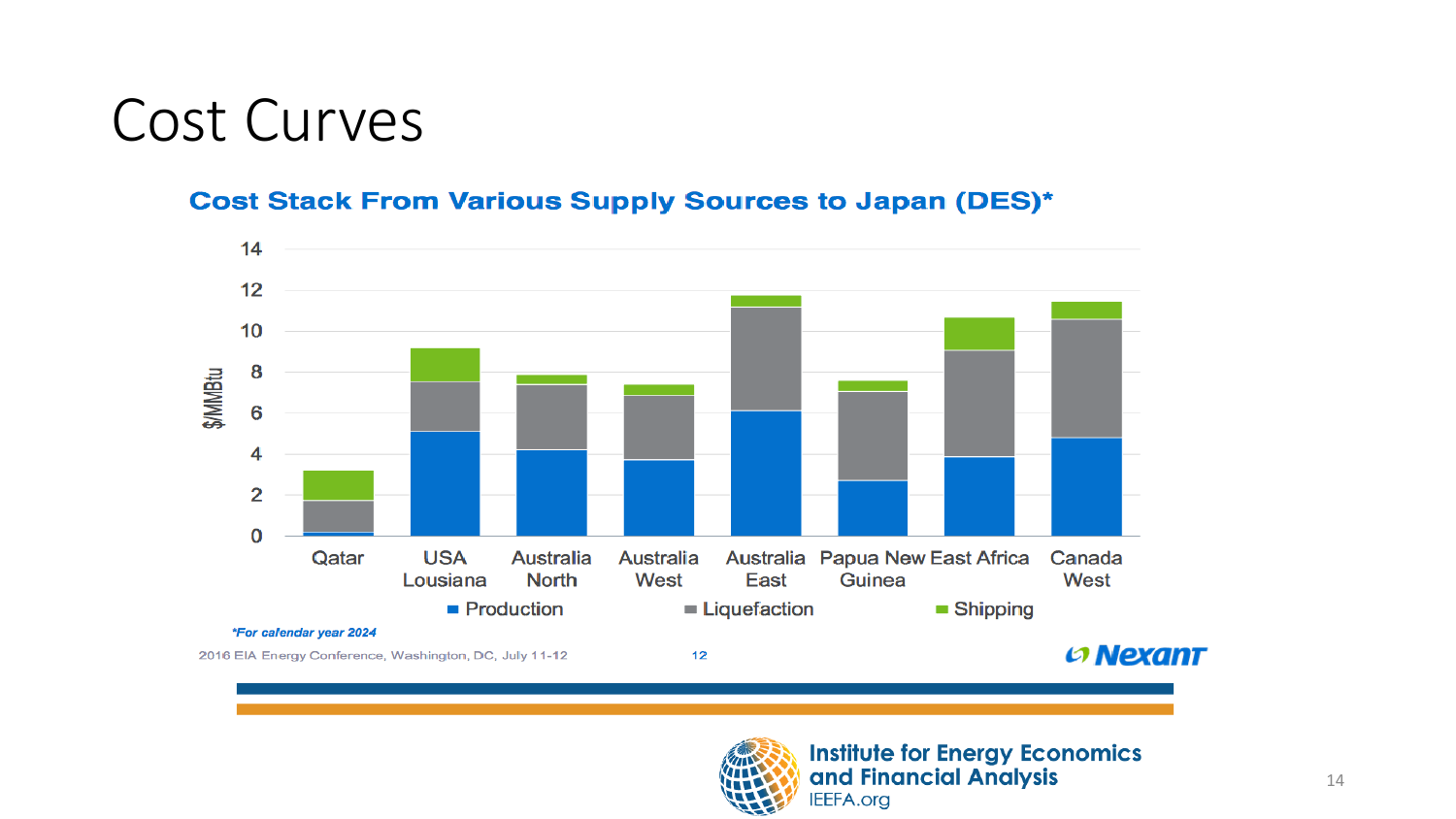# NT Onshore gas at the top of the cost curve (A\$/GJ)





**Institute for Energy Economics** and Financial Analysis **IEEFA.org**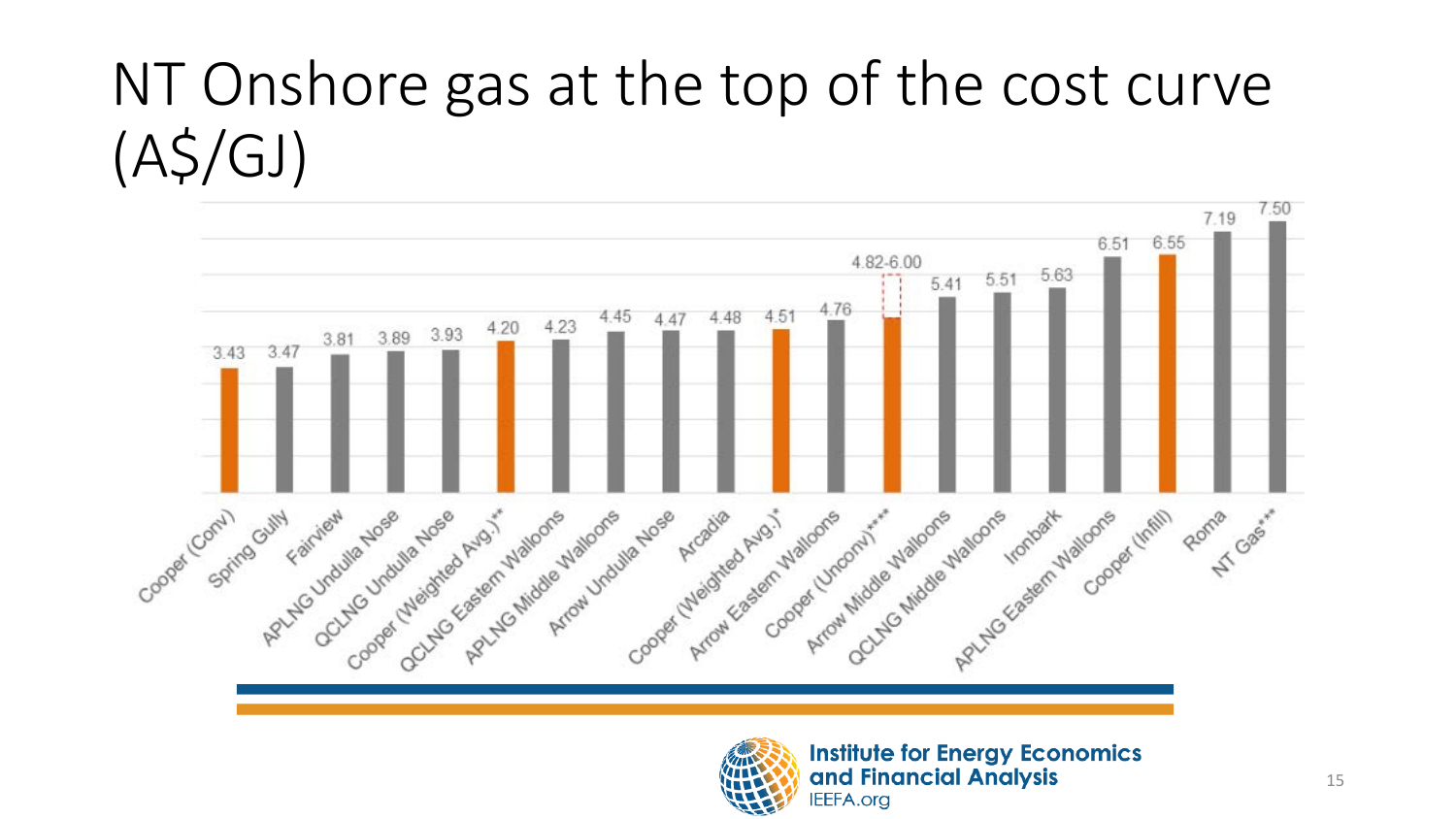#### Queensland Gas royalties have disappointed

"Queensland's large-scale gas exports began in [2014, and Queensland Treasury had predicted t](http://www.abc.net.au/news/2014-12-30/first-shipment-of-lng-to-leave-gladstone-bound-for-asia/5992840)hat they'd be pulling in over \$660 million of royalties in the next year"

By 2017 they are only estimated to make \$97m